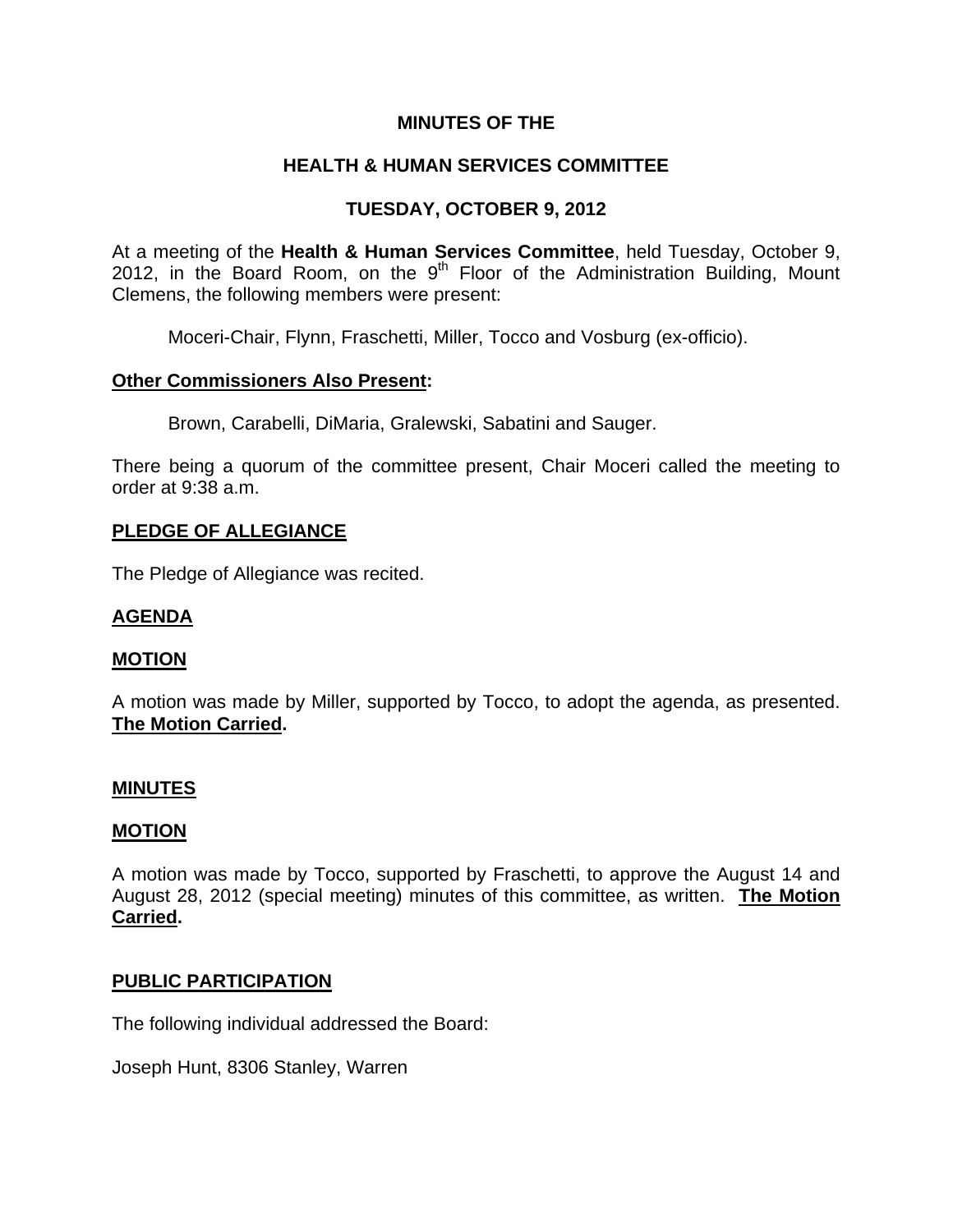# **VETERANS**

## **a) Veterans' Services Department Monthly Report for September**

Kermit Harris gave an overview of his monthly report. He then briefly overviewed the following events:

- Michigan Veterans Stand Down
- Veterans' Summit
- Fall Conference
- Retiree Appreciation Day at Selfridge Air National Guard Base
- POW/MIA Ceremony at Oakland Hills Memorial Gardens
- Meeting in Lansing which dealt with VA, Medicaid and long-term care
- Informational Outreach
- VA Vets' Day of Fun at Wolverine Harley-Davidson on October 20th
- Macomb County Council of Veterans meeting on October 30th

Kermit Harris reported that an employee was injured in the office and will be returning today, but on a reduced work schedule. He further reported he is still working with the IT Department on Google issues.

Kermit Harris informed commissioners about House Bills 5251, 5252 and 5253. He went to Lansing and testified; pointing out some problems in the bills. As he understood it, the necessary changes are being corrected.

- House Bill 5251 dealt with burial benefits
- House Bill 5252 dealt with Michigan Veterans Trust Fund
- House Bill 5253 dealt with the definition of a veteran in the State of Michigan

Commissioners Flynn, Miller and Moceri directed questions to Kermit Harris. Key topics discussed consisted of the following:

- Appreciation of the Veterans' Affairs Commission meeting minutes being included in the Veterans' Services Department monthly report.
- The advertisement billboard located at 12 Mile & Gratiot and discussion about moving it out to I-94, and this being another tool to get the word out to Macomb County veterans about their benefits.
- The progress on installing bulletproof glass in the front office at the Veterans' Services Department.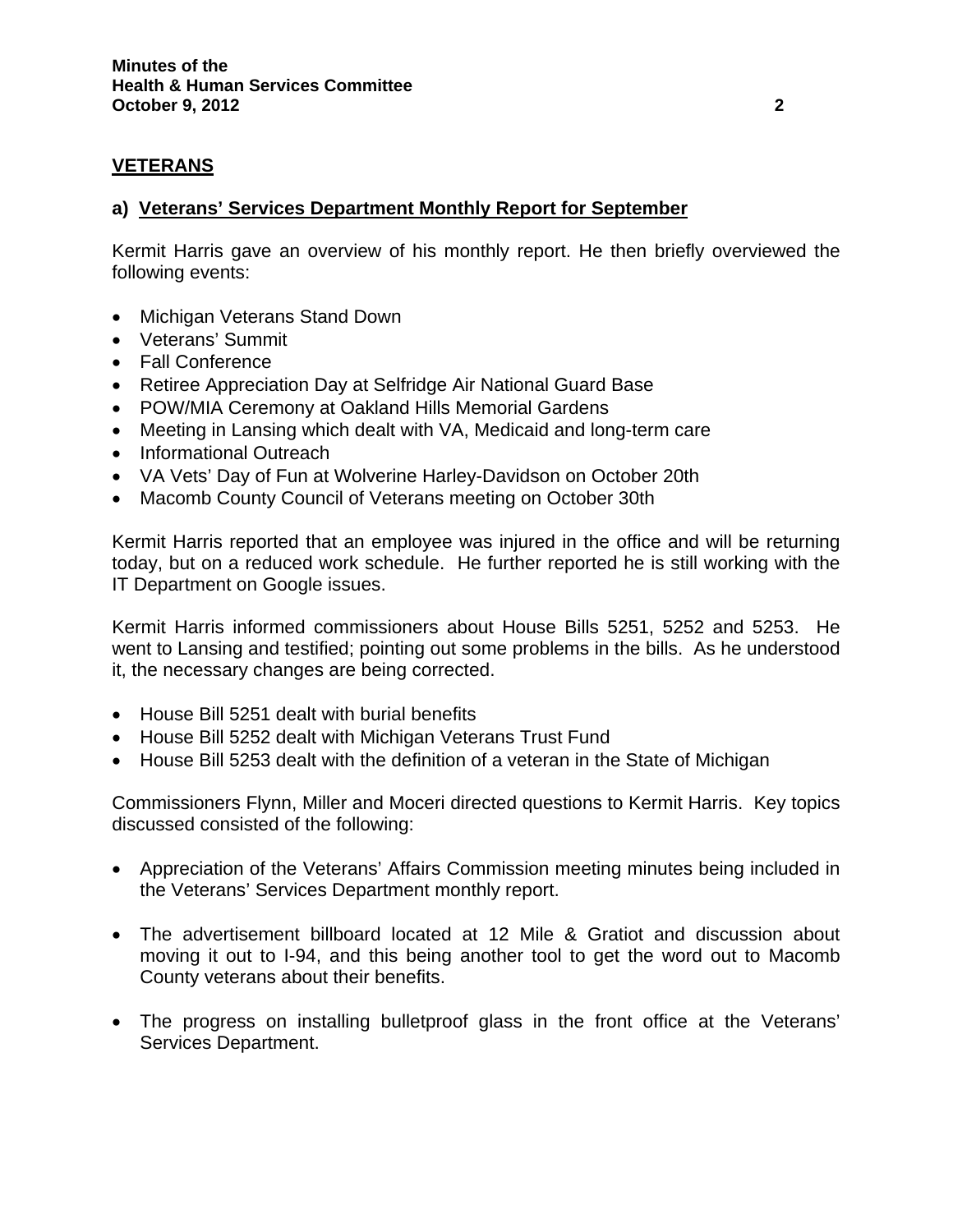- Long-term care being crucial and issues the county is going to have to deal with over the next 20 years and having a strong home care program to provide services to veterans.
- Keeping this committee updated on legislation in making sure veterans' needs are being met.
- The possibility of keeping track of how many veterans come in to the Veterans' Services Department once the letter about their available benefits is sent out and it being interesting to see the rate of response and to close the gap on it.
- The possibility of sending another letter or making a follow-up telephone call notifying Macomb County veterans about their available benefits.

### **MOTION**

A motion was made by Tocco, supported by Fraschetti, to receive and file the monthly status report for September 2012, as submitted by Kermit Harris, Director of Veterans' Services Department. **The Motion Carried.** 

### **UPCOMING EVENTS**

### **a) Receive and File Update on Upcoming Events**

### **MOTION**

A motion was made by Miller, supported by Fraschetti, to receive and file the update on upcoming events. **The Motion Carried.** 

### **DISCUSSION ON 2013 GENERAL BUDGET FOR DEPARTMENTS THAT FALL UNDER THE JURISDICTION OF THE HEALTH & HUMAN SERVICES COMMITTEE**

Chair Moceri indicated she wants to request from departments a breakdown of their goal success indicators, what plans they have to address opportunities, et cetera. She intends on reviewing each department's proposed budget that fall under the jurisdiction of this committee.

The following departments fall under the jurisdiction of the Health & Human Services Committee:

- Department of Health & Community Services
- Health Department
- Community Services Agency
- Senior Citizen Services Department